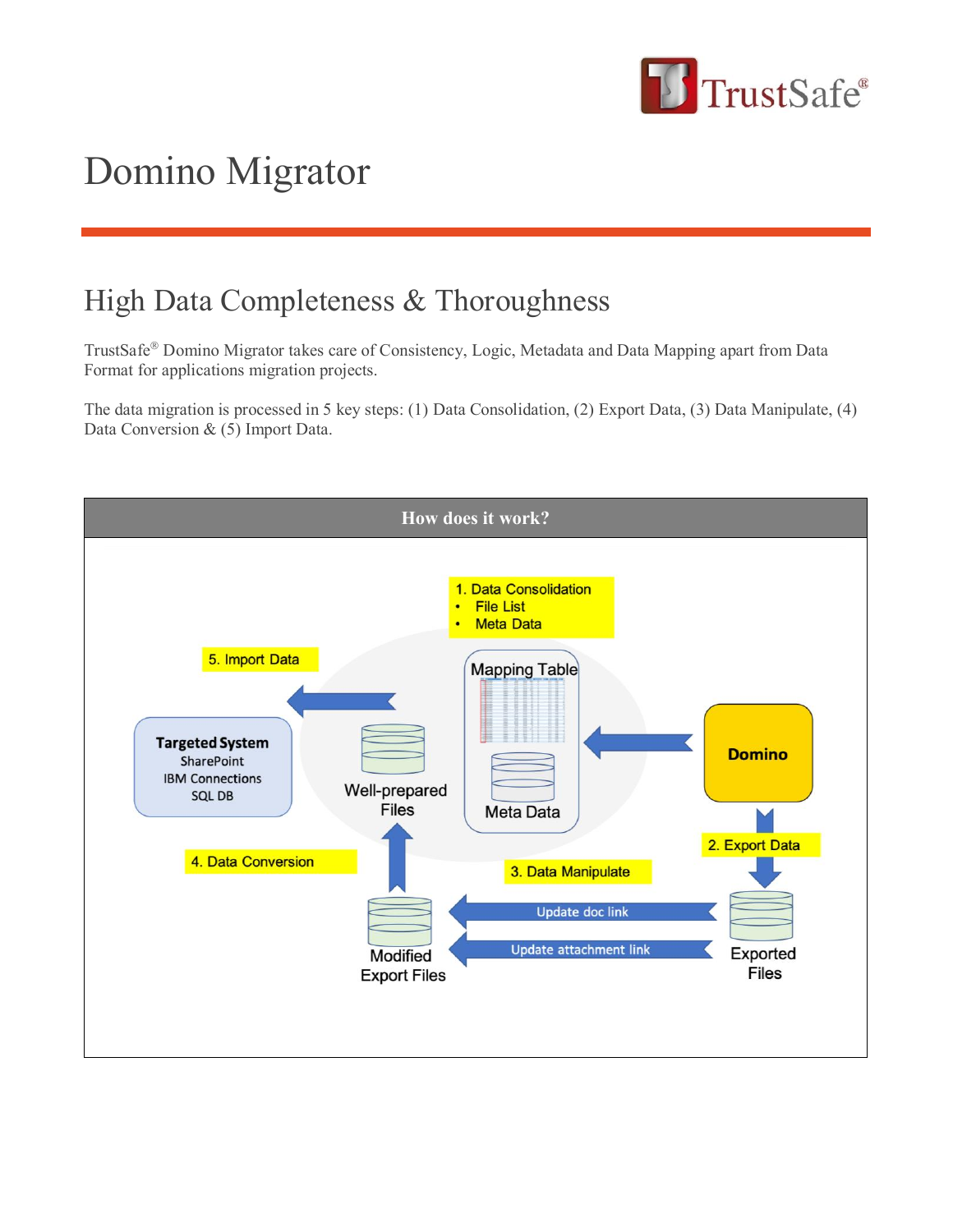## **Features**

- Export Notes mail to EML format
- Convert Notes document to HMTL, PDF, Word or XML document
- Able to export Notes native sign & encrypt mail, SMIME mail and HKSARG CMS
- Export Notes document including doc link, DB link, attachments and field values
- Maintain 90% Notes Rich Text format
- Flexible data mapping by well-defined mapping table
- Able to import data to SharePoint / IBM Connections / SQL DB

## **Exported Notes Document Sample**

| Category:<br><b>BD</b> Handbook<br><b>Main Topic</b><br>Reviewers<br>Originator<br>Administrator/TLC/HKSA<br>RG<br>Administrator/TLC/HKS<br>09/18/2018 10:30 AM<br><b>ARG</b><br>Keyword:<br>HM/BD Handbooks & Manuals | Review<br><b>Options</b><br>Type of review.<br>Time Limit<br>Options:<br>Notify originator final reviewer<br>after. | One reviewer at a time<br>No time limit for each review                                                                                                                                                    | <b>Original Notes Document</b>                                                                        |  |
|------------------------------------------------------------------------------------------------------------------------------------------------------------------------------------------------------------------------|---------------------------------------------------------------------------------------------------------------------|------------------------------------------------------------------------------------------------------------------------------------------------------------------------------------------------------------|-------------------------------------------------------------------------------------------------------|--|
| Remarks:<br><b>Test 123</b><br>Test 12312312<br>Testing 01<br>Festing 02<br>Testing 03<br>Testing 04                                                                                                                   | 뻿                                                                                                                   | 画<br>B<br>國                                                                                                                                                                                                | Doc Link, DB Link,<br><b>Attachments are still</b><br>valid                                           |  |
| 25.39-21051_HPE MSA 2050 Storage_Page2_7.pdf 2.5.41-21053_HPE MSA 2050 Storage_Page12_13_28.pdf 2.5.40-21052_HPE MSA 2050 Storage_Page2_7.pdf<br><b>Converted Document</b>                                             | Doc<br>Library<br>Main Topic<br>Yesterday 10:30 AM                                                                  | <b>Testing DocLink Sample Data</b><br>Subject:<br>Category:<br><b>BD</b> Handbook<br>Originator<br><b>Reviewers</b><br>Administrator/TLC/HKSARG<br>Keyword: HM/BD Handbooks & Manuals<br>Remarks: Test 123 | One reviewer at a time<br>No time limit for each review<br>final reviewer                             |  |
|                                                                                                                                                                                                                        | Test 12312312<br>Testing 01<br>Testing 02<br>Testing 03<br>Testing 04                                               | E<br>۱a<br>JB.<br>iB<br>뙛<br>2.5.40-21052 HPE MSA 2050 Storage Page2 7.pdf                                                                                                                                 | 쀳<br>2.5.39-21051 HPE MSA 2050 Storage Page2 7.pdf 2.5.41-21053 HPE MSA 2050 Storage Page12 13 28.pdf |  |